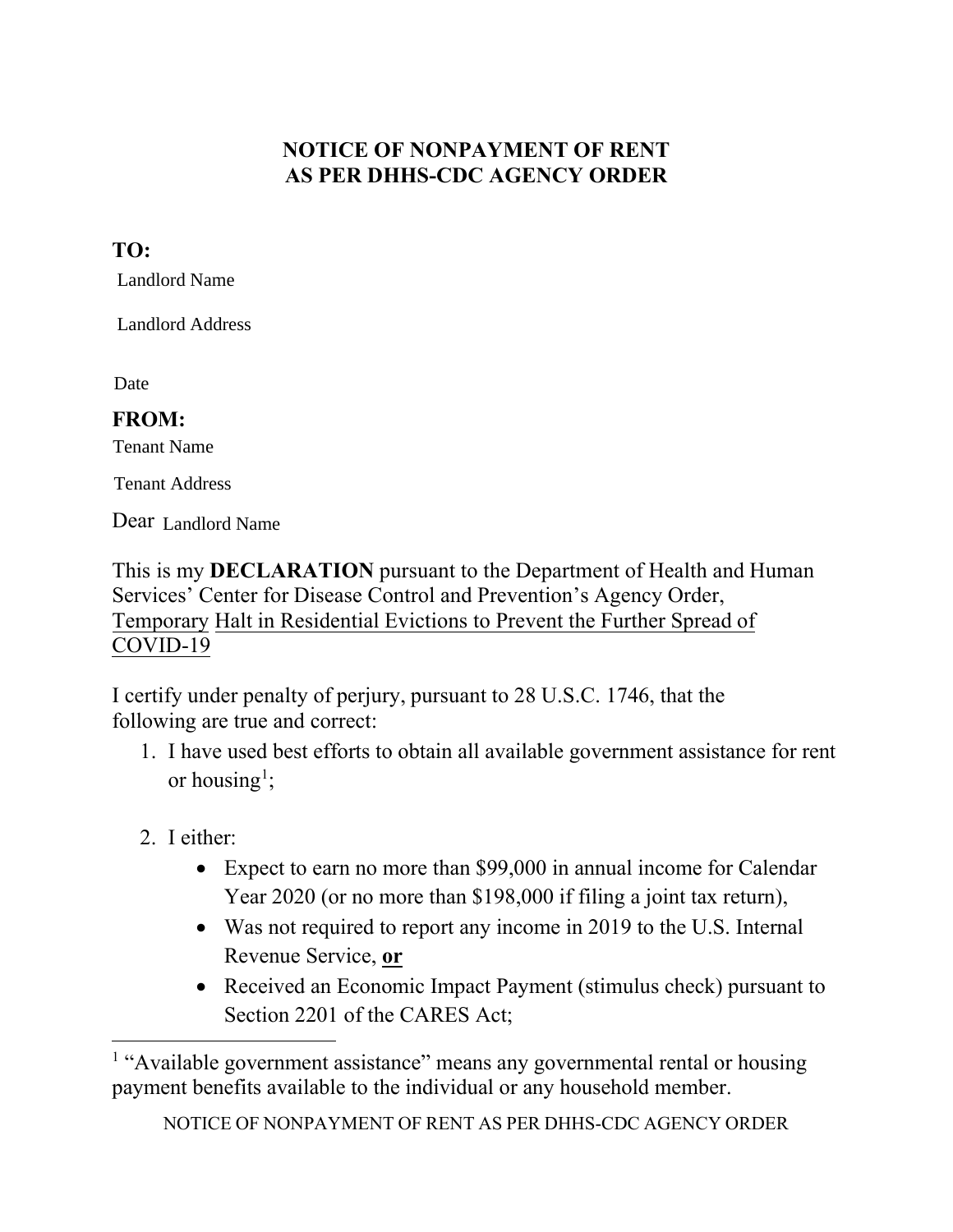- 3. I am unable to pay my full rent or make a full housing payment due to substantial loss of household income, loss of compensable hours of work or wages, lay-offs, or extraordinary out-of-pocket medical expenses<sup>[2](#page-1-0)</sup>;
- 4. I am using best efforts to make timely partial payments that are as close to the full payment as the individual's circumstances may permit, taking into account other nondiscretionary expenses;
- 5. If evicted I would likely become homeless, need to move into a homeless shelter, or need to move into a new residence shared by other people who live in close quarters because I have no other available housing options<sup>[3](#page-1-1)</sup>.
- 6. I understand that I must still pay rent or make a housing payment, and comply with other obligations that I may have under my tenancy, lease agreement, or similar contract. I further understand that fees, penalties, or interest for not paying rent or making a housing payment on time as required by my tenancy, lease agreement, or similar contract may still be charged or collected.
- 7. I further understand that at the end of this temporary halt on evictions on July 31, 2021, my housing provider may require payment in full for all payments not made prior to and during the temporary halt and failure to pay may make me subject to eviction pursuant to State and local laws.
- 8. I understand that any false or misleading statements or omissions may result in criminal and civil actions for fines, penalties, damages, or imprisonment.

<span id="page-1-1"></span><span id="page-1-0"></span><sup>&</sup>lt;sup>2</sup> An "extraordinary" medical expense is any unreimbursed medical expense likely to exceed 7.5% of one's adjusted gross income for the year.

<sup>&</sup>lt;sup>3</sup> "Available housing" means any available, unoccupied residential property, or other space for occupancy in any seasonal or temporary housing, that would not violate Federal, State, or local occupancy standards and that would not result in an overall increase of housing cost to you.